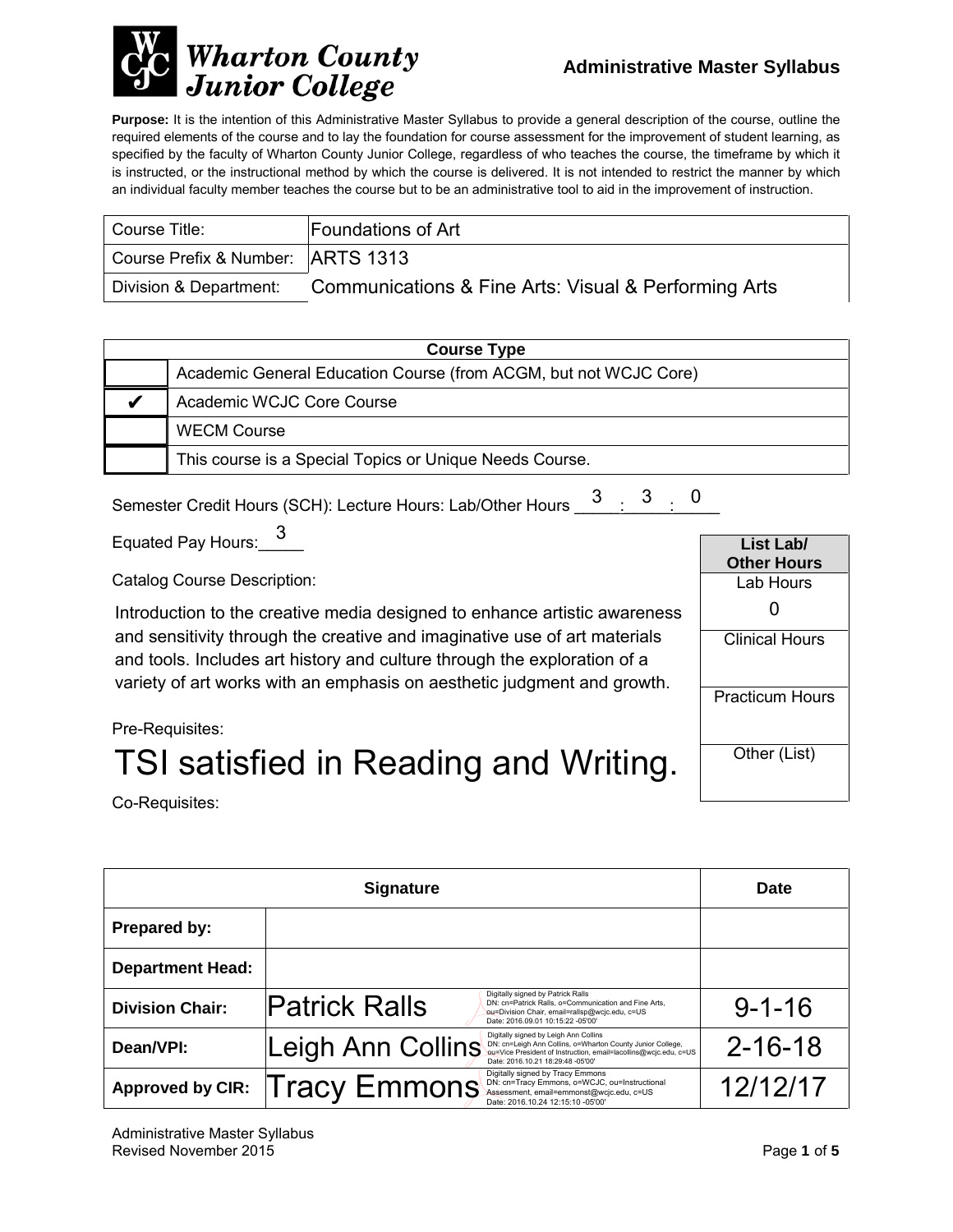**I. Topical Outline:** Each offering of this course must include the following topics (be sure to include information regarding lab, practicum, clinical, or other non-lecture instruction).

Theory and practice of two and three-dimensional organization related to design principles. Includes the study of historical and current art trends, directed toward and intelligent appreciation of visual arts. Emphasis is on the evolution of contemporary arts, environment and legal ramifications are covered in this course.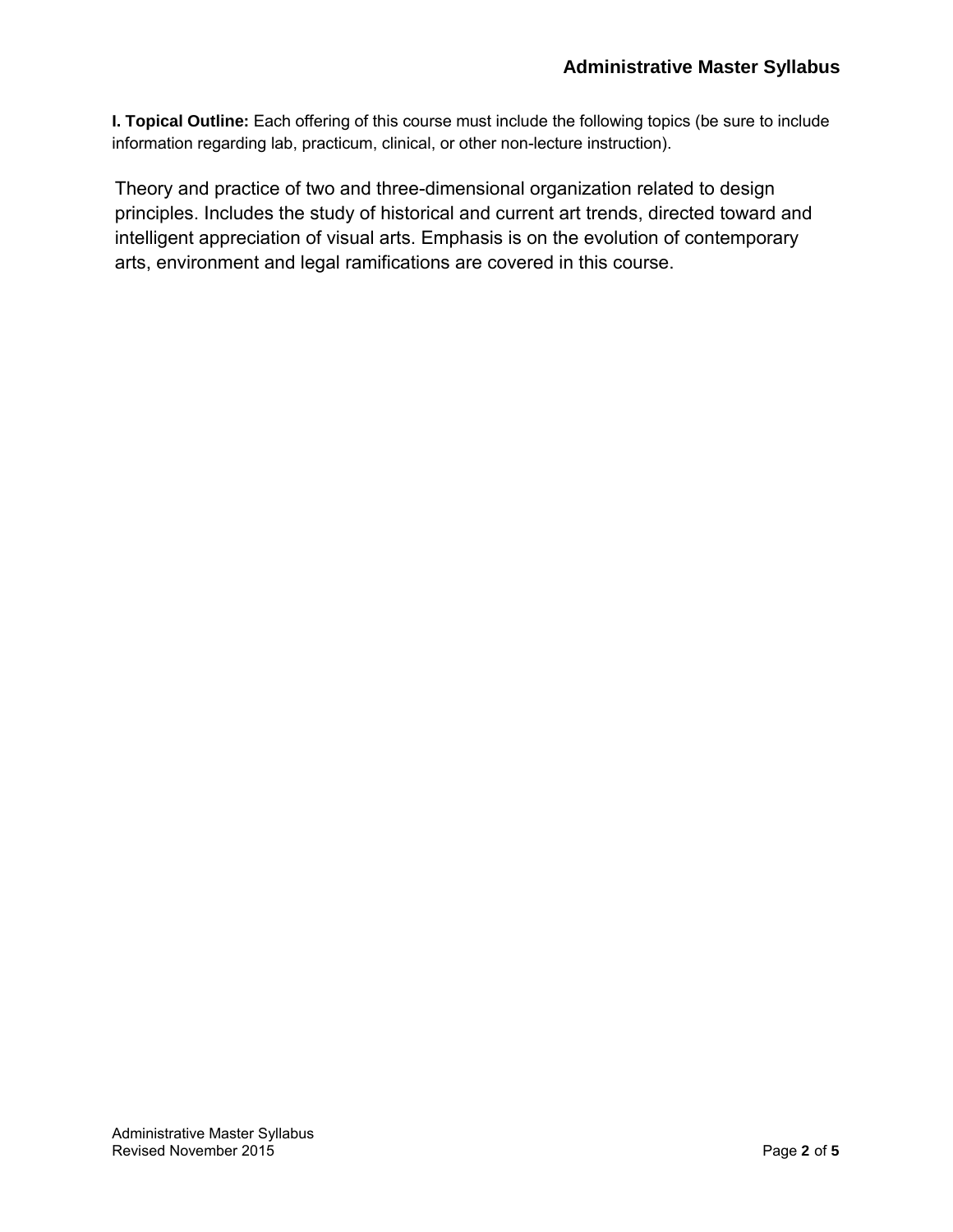### **II. Course Learning Outcomes**

| <b>Methods of Assessment:</b>                                          |
|------------------------------------------------------------------------|
| 1. Quizzes, Presentations (Rubric), Class<br>work, Class Critiques     |
| 2. Projects, (Rubric) Class work                                       |
| 3. Projects (Rubric), Assignments (Rubric),<br>Class work              |
| 4. Projects (Rubric), Group Assignments<br>(Rubric), Class Discussions |
| 5. Critiques, class discussions, Projects<br>(Rubric)                  |
| 6. Projects (Rubric), Class Participation                              |
|                                                                        |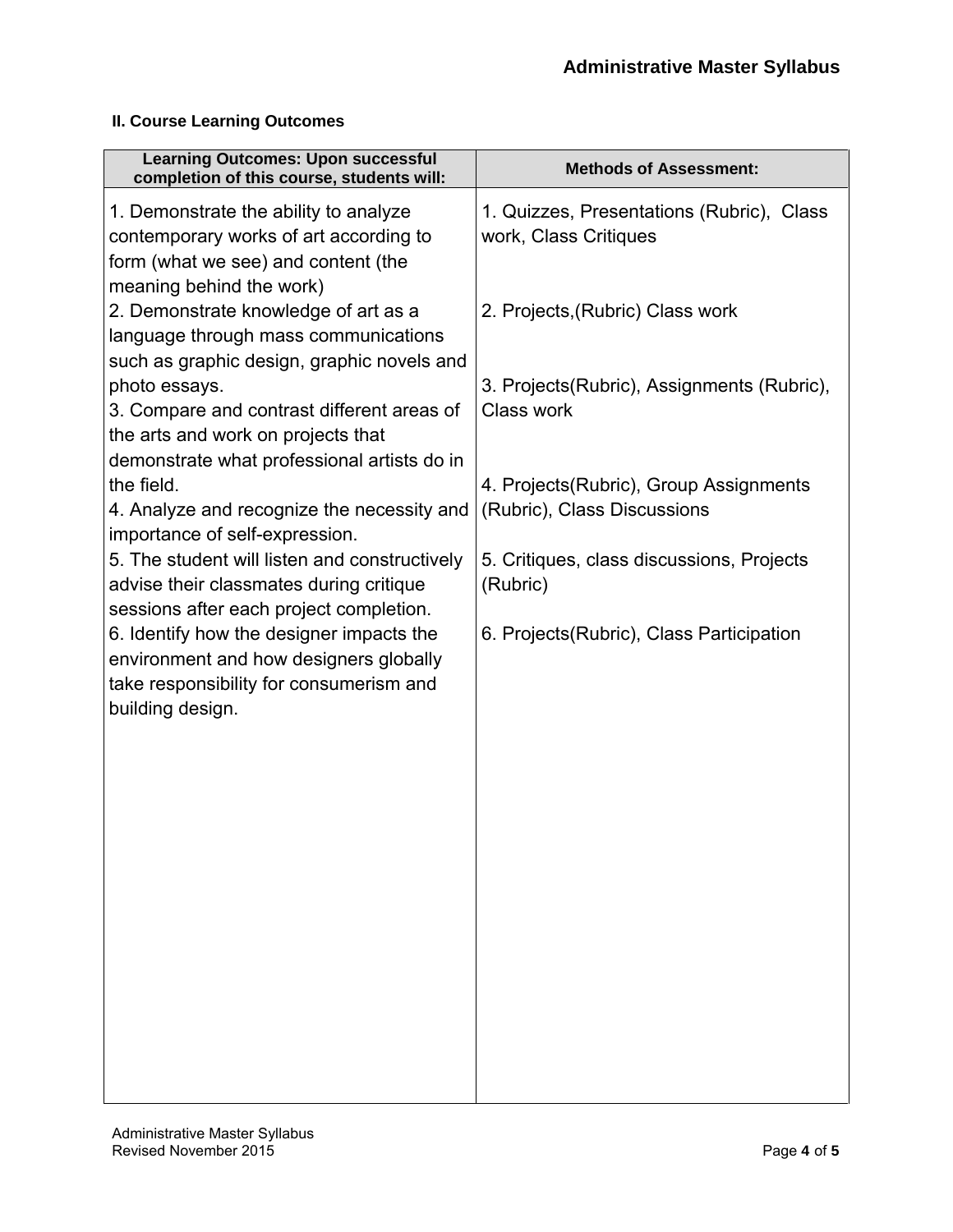**III. Required text(s), optional text(s) and/or materials to be supplied by the student:**

"Artforms", Pearson/Prentice Hall, 9th Edition, by Duane Preble, Sarah Preble, and Patrick Frank, ISBN 0-13-978-0-13-514132-8 drawing supplies, scissors, colored pencils, watercolor supplies and markers.

IV. Suggested course maximum: <u><sup>24</sup>\_\_\_\_\_</u>

**V. List any specific or physical requirements beyond a typical classroom required to teach the course.**

Studio space, supplies and storage space

**VI. Course Requirements/Grading System—**Describe any course specific requirements such as research papers or reading assignments and the generalized grading format for the course.

Grade Weights – Quizzes = 20 points Assignments = 20 points Design projects = 50 points Participation = 10 points 100 total

Instructor's Grading System – 90-100 A 80-89 B 70-79 C 60-69 D Below 59 F

#### **VII. Curriculum Checklist**

**Academic General Education Course** (from ACGM-but not in WCJC core)

• No additional documentation needed.

✔ Academic WCJC Core Course. Attach the Core Curriculum Review Forms.

- **✓** Critical Thinking
- <u>✔</u> Communication
- $\Box$  Empirical & Quantitative Skills
- <u>✔</u>] Teamwork
- <u>✔</u> Social Responsibility
- $\Box$  Personal Responsibility

#### **WECM Course**

• If needed, revise the Program SCANS Matrix and Competencies Checklist.

Administrative Master Syllabus Revised November 2015 **Page 5** of 5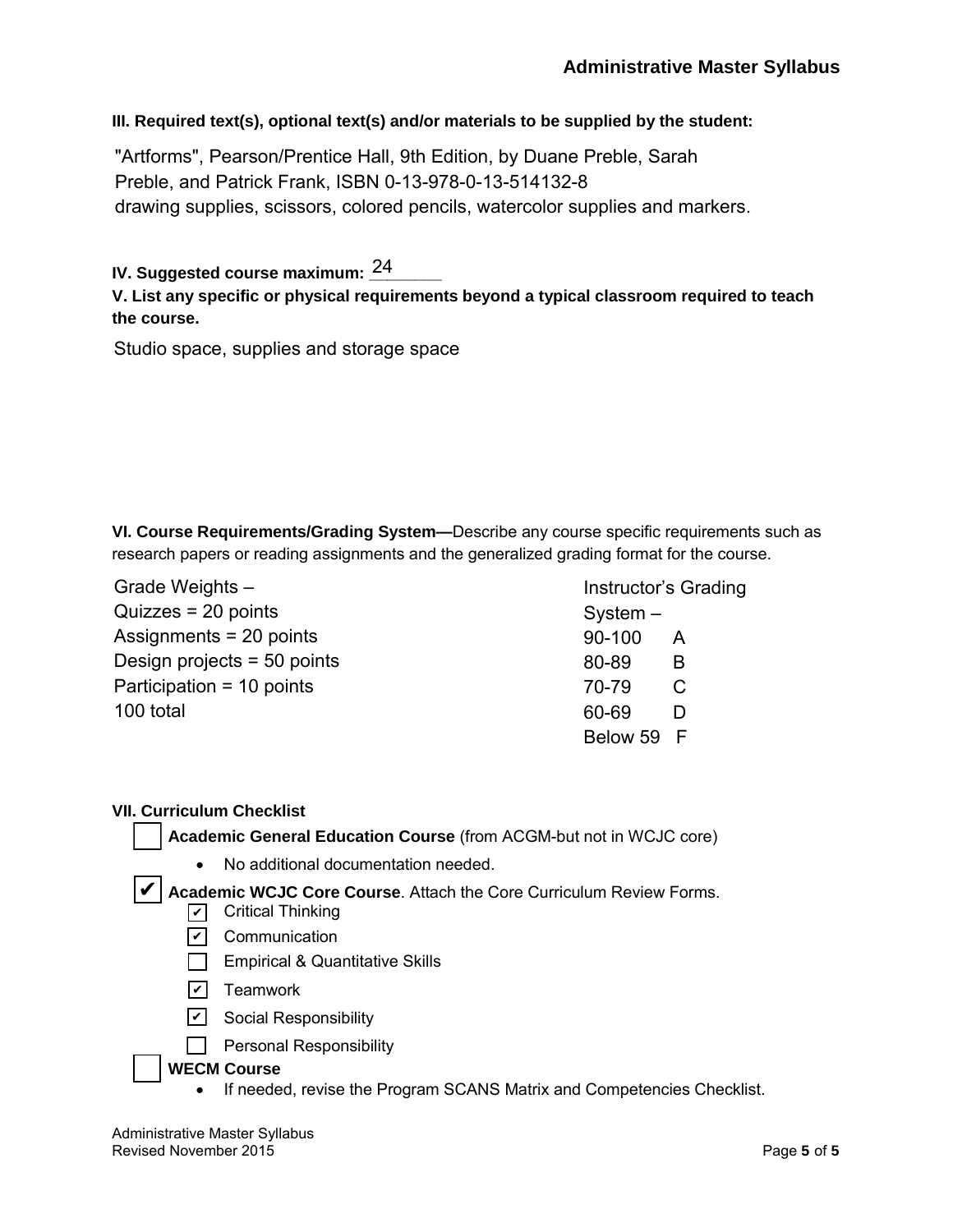

Core Objective: **Critical Thinking Skills—**to include creative thinking, innovation, inquiry, and analysis, evaluation and synthesis of information

| Student Learning Outcome supporting core objective:<br>For each core objective, there must be at least two different methods of assessment. |                                                                                                                                                 |                                                                                     |                                                                                                                               |
|---------------------------------------------------------------------------------------------------------------------------------------------|-------------------------------------------------------------------------------------------------------------------------------------------------|-------------------------------------------------------------------------------------|-------------------------------------------------------------------------------------------------------------------------------|
| <b>SLO</b> Status                                                                                                                           | <b>Student Learning Outcome (SLO)</b>                                                                                                           | <b>Learning Activity</b>                                                            | <b>Assessment</b>                                                                                                             |
| The SLO is:                                                                                                                                 | Insert SLO (from Administrative Master Syllabi) below                                                                                           | Provide a brief name and<br>description of the sample learning<br>activity:         | Provide a brief name and<br>description of the sample quiz,<br>exam, rubric, assignment, etc. for<br>assessing the objective: |
| $\Box$ Existing<br>$\Box$ Revised<br>$\Box$ New<br>$\Box$ State<br>Mandated                                                                 | Analyze a work of art according to form (what we<br>see) and content (the meaning behind the work)                                              | Class and Group<br>Discussions, Class<br>Assignments, Group<br><b>Presentations</b> | Group work Rubric,<br>Quizzes                                                                                                 |
| $\Box$ Existing<br>□ Revised<br>$\Box$ New<br>$\Box$ State<br>Mandated                                                                      | Demonstrate various techniques in art using various<br>media and apply different styles and techniques to<br>numerous cultures and time periods | Lecture, Class work,<br>Projects                                                    | Quizzes, Project Rubric                                                                                                       |
| $\Box$ Existing<br>$\Box$ Revised<br>$\Box$ New<br>$\Box$ State<br>Mandated                                                                 |                                                                                                                                                 |                                                                                     |                                                                                                                               |

Department Head: **Dianne Curtis** and a series of the set of the set of the set of the set of the set of the set of the set of the set of the set of the set of the set of the set of the set of the set of the set of the set WCJC Core Curriculum Review Form-Creative Arts (April 2013) **Page 1** 

(Modified from Collin College)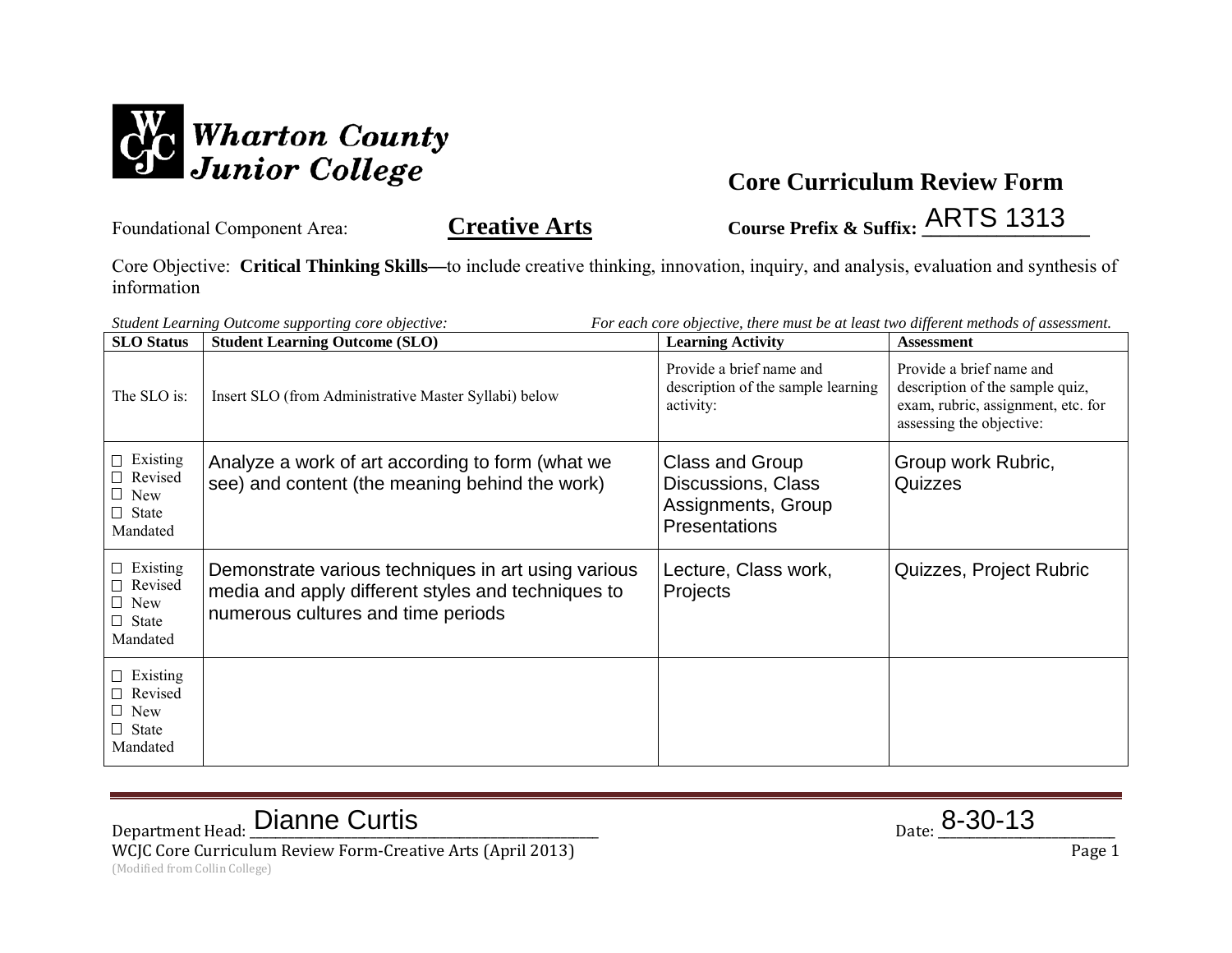

Core Objective: **Communication Skills—**to include effective development, interpretation and expression of ideas through written, oral and visual communication

*Student Learning Outcome supporting core objective: For each core objective, there must be at least two different methods of assessment.* **SLO Status Student Learning Outcome (SLO) Learning Activity Assessment** The SLO is: Insert SLO (from Administrative Master Syllabi) below Provide a brief name and description of the sample learning activity: Provide a brief name and description of the sample quiz, exam, rubric, assignment, etc. for assessing the objective: Existing □ Revised New  $\Box$  State Mandated Existing □ Revised New  $\Box$  State Mandated Existing □ Revised New  $\Box$  State Mandated Analyze a work of art according to form (what we see) and content (the meaning behind the work) Class Discussions, Class Work, Presentations, Group Project Class critiques (Listen and constructively critique classmates classmates presentations) Assignment Rubric, Quizzes Class critiques, project rubric Demonstrate the knowledge of art as a language through mass communications such as graphic design, graphic novels and photo essays. Lecture, Class Discussion, Class work, Group **Presentations** Group Work Rubric, Projects (Rubric)

Department Head: **Dianne Curtis** and a series of the set of the set of the set of the set of the set of the set of the set of the set of the set of the set of the set of the set of the set of the set of the set of the set

WCJC Core Curriculum Review Form-Creative Arts (April 2013) Page 2 (Modified from Collin College)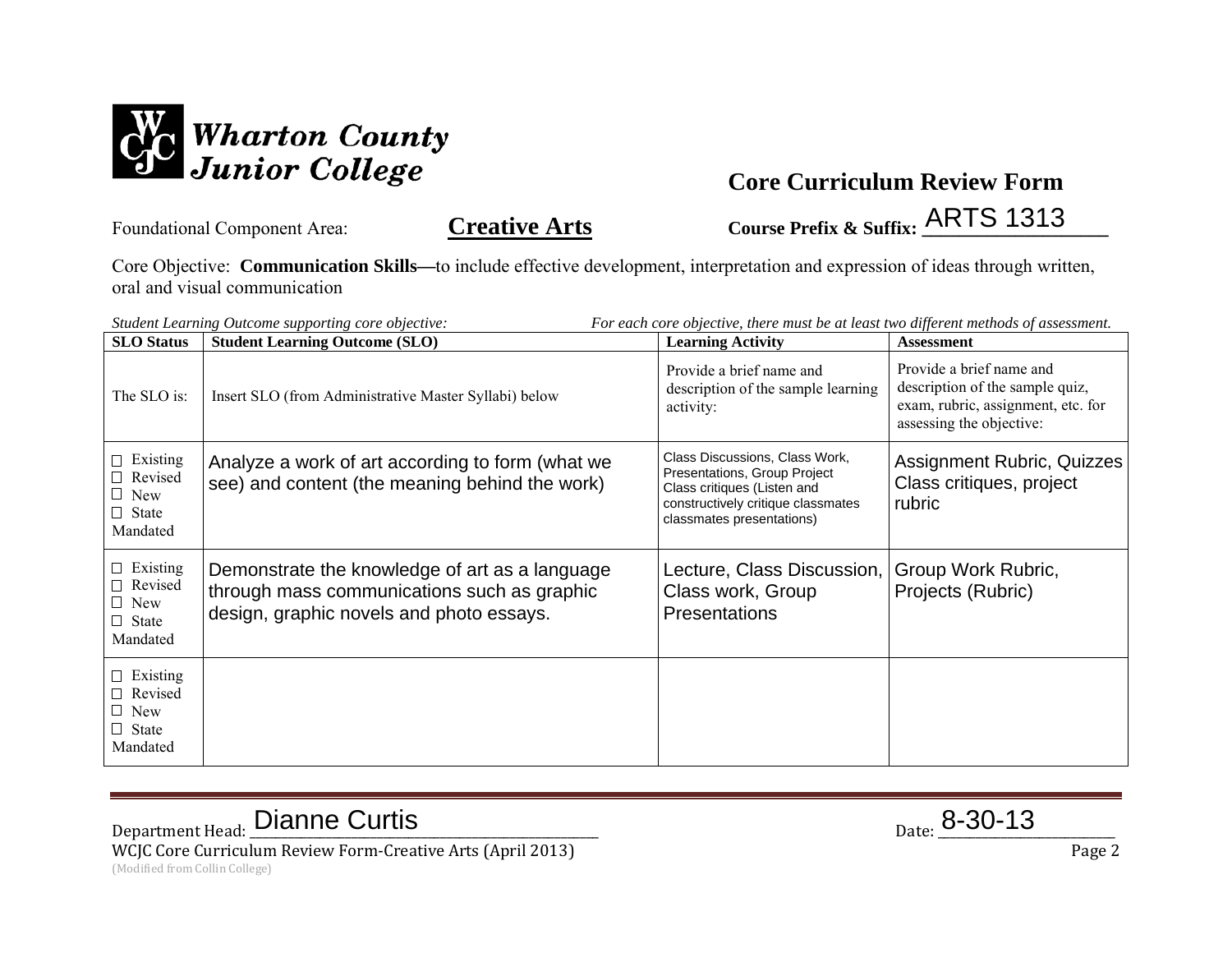

Core Objective: **Teamwork—**to include the ability to consider different points of view and to work effectively with others to support a shared purpose or goal

| For each core objective, there must be at least two different methods of assessment.<br>Student Learning Outcome supporting core objective: |                                                                                         |                                                                                                     |                                                                                                                               |
|---------------------------------------------------------------------------------------------------------------------------------------------|-----------------------------------------------------------------------------------------|-----------------------------------------------------------------------------------------------------|-------------------------------------------------------------------------------------------------------------------------------|
| <b>SLO</b> Status                                                                                                                           | <b>Student Learning Outcome (SLO)</b>                                                   | <b>Learning Activity</b>                                                                            | <b>Assessment</b>                                                                                                             |
| The SLO is:                                                                                                                                 | Insert SLO (from Administrative Master Syllabi) below                                   | Provide a brief name and<br>description of the sample learning<br>activity:                         | Provide a brief name and<br>description of the sample quiz,<br>exam, rubric, assignment, etc. for<br>assessing the objective: |
| $\Box$ Existing<br>$\Box$ Revised<br>$\Box$ New<br>$\Box$ State<br>Mandated                                                                 | Compare and contrast various art techniques<br>throughout time, regions and cultures    | Lecture, Class work,<br>Group presentations<br><b>Class Critiques, Class</b><br><b>Discussions</b>  | Assignments, Group Work<br><b>Rubric</b>                                                                                      |
| $\Box$ Existing<br>$\Box$ Revised<br>$\Box$ New<br>$\Box$ State<br>Mandated                                                                 | Students will analyze and recognize the necessity<br>and importance of self-expression. | Lecture, Class work,<br><b>Class Discussions, Group</b><br>presentations, Class<br><b>Critiques</b> | Class work, Group Work<br><b>Rubrics, Quizzes</b>                                                                             |
| $\Box$ Existing<br>Revised<br>$\Box$ New<br>$\Box$ State<br>Mandated                                                                        |                                                                                         |                                                                                                     |                                                                                                                               |

Department Head: **Dianne Curtis** and a series of the set of the set of the set of the set of the set of the set of the set of the set of the set of the set of the set of the set of the set of the set of the set of the set WCJC Core Curriculum Review Form-Creative Arts (April 2013) **Page 3** Page 3